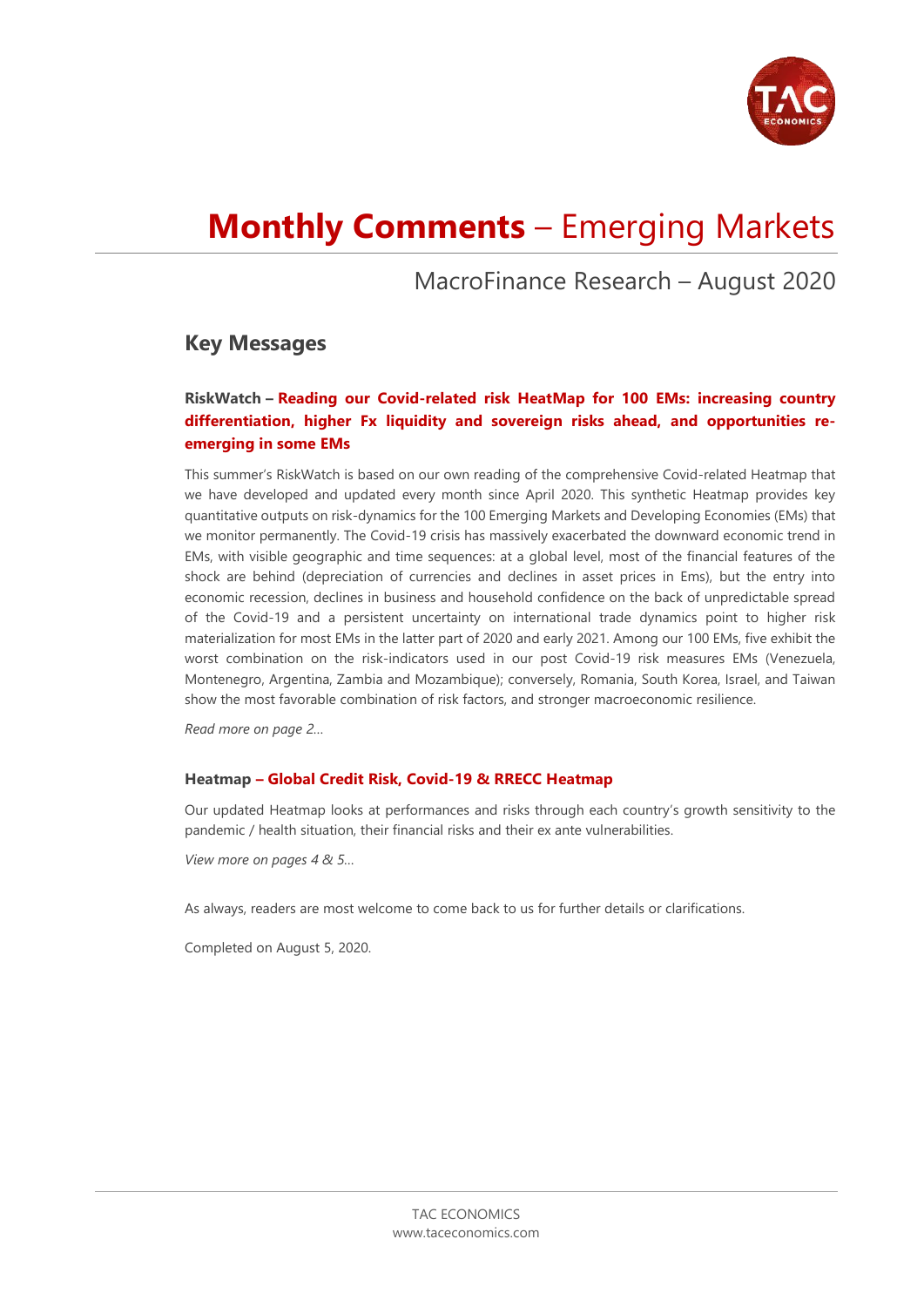# **RiskWatch – Our Covid-related risk HeatMap for 100 EMs shows increasing differentiation, with higher Fx liquidity and sovereign risks ahead, though opportunities re-emerge in some EMs**

*This summer's RiskWatch is based on our own reading of the comprehensive Covid-related Heatmap that we have developed and updated every month since April 2020. This synthetic Heatmap provides key quantitative outputs on the risk-dynamics for the 100 Emerging Markets and Developing Economies (EMs) that we monitor permanently. The Covid-19 crisis has massively exacerbated the downward economic trend in EMs, with visible geographic and time sequences: at a global level, most of the financial features of the shock are behind (depreciation of currencies and declines in asset prices in EMs), but the entry into economic recession, declines in business and household confidence on the back of unpredictable spread of the Covid-19 and a persistent uncertainty on international trade dynamics point to higher risk materialization for most EMs in the latter part of 2020 and early 2021. Among our 100 EMs, five exhibit the worst combination on the risk-indicators used in our post Covid-19 risk measures (Venezuela, Montenegro, Argentina, Zambia and Mozambique); conversely, Romania, South Korea, Israel, and Taiwan show the most favorable combination of risk factors, and stronger macroeconomic resilience.*

### **Multi-dimensional vision of risks and opportunities**

In these Monthly Comments, we provide a summary approach to rank 100 EMs according to the likelihood of country-risk materialization over the next 18 months in the Covid-19 related environment, characterized by a unique combination of uncertainties, magnitude of reversals and multiple channels of risk transmission.

Our risk Heatmap combines three broad elements of risk assessment in the current circumstances:

• A measure of **Credit Risk**, based on foreign debt burden, foreign exchange liquidity situation, and the specific risks of broad corporate sector as well as the sovereign. Numerical values are normalized on a scale from 0 (lowest risk) to 100 (highest risk), and a synthetic **Global Credit Risk** index summarizes the different aspects.

• A measure of each country's **Growth Sensitivity to Covid-19**, with a dual focus on the domestic situation and international transmission. The former includes variables on the health situation (number of infections, deaths, acceleration / deceleration of the pandemic, ability of health systems to cope with increasing number of cases), and on the severity of confinement / lockdown measures; international transmission is a view on potential supply-side constraints and demand-side pressures (international trade, commodity prices, tourism). All indicators are also normalized on a scale from 0 (lowest sensitivity) to 100 (highest sensitivity). A synthetic index of **Growth Sensitivity to Covid-19** summarizes the different facets of growth vulnerability.

• Our traditional overall **country risk premium** (Risk-Related Extra Cost of Capital), which we use here as a powerful indication of ex ante vulnerabilities in EMs. This country-risk premium is expressed in basis points (bp).

The construction of the Heatmap uses all the numerical values and provides the relative risk measures through an easy-to-read color coding, from dark red (highest risk) to dark green (lowest risk). The next pages provide the same Heatmaps in two different versions: the first ranks the countries by descending order of "combined risks" (i.e. from the highest number of red boxes to the lowest number of red boxes); the second is on alphabetical order of the country acronyms.

### **Identification of most vulnerable EMs**

In a first step, we plot all 100 RiskMonitor countries according to both the values of our Growth Sensitivity to Covid-19 (horizontal axis) and our Global Credit Risk (vertical axis).

Countries in the upper-right area are much more likely to encounter acute difficulties because they combine a very negative impact of the health crisis on economic performances with higher financial leverage risks.



#### **Growth Sensitivity to Covid-19 and Global Credit Risk**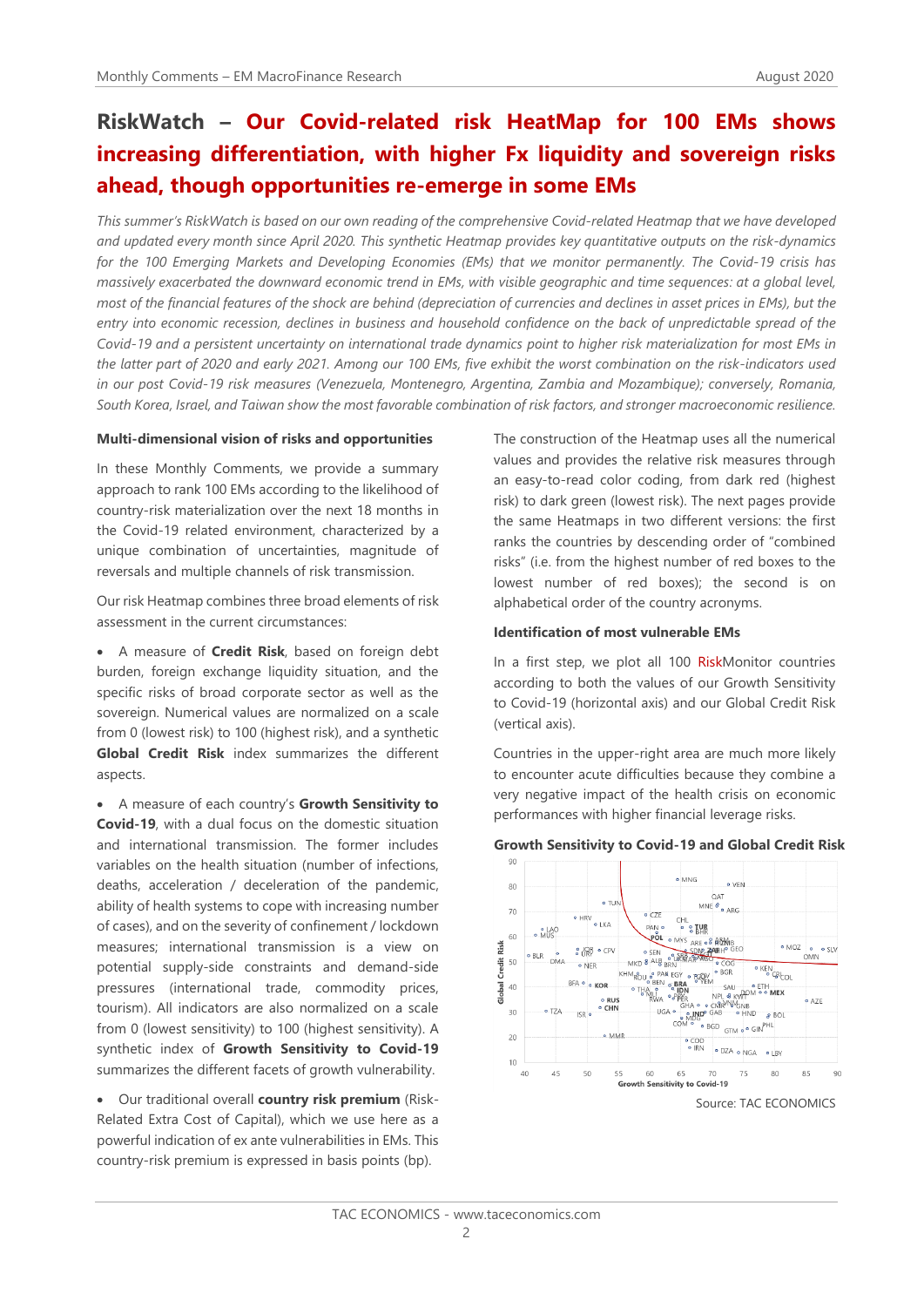Putting aside some "special cases" (Czech Rep., Qatar, UAE and Panama, for which "specific features" included in the credit risk measures are overstated), we identify a list of EMs with such a negative combination: Venezuela, Argentina, El Salvador and, more surprisingly, Chile in Latin America; for Europe, Middle-East and Africa (EMEA), we find this worrying combination for Turkey, Hungary, Montenegro, Armenia, Bosnia & Herzegovina, Georgia, Oman, Bahrain, Mozambique, Zambia and Tunisia. In Asia, only Mongolia appears most at risk.

EMs with high **Global Credit Risk** generally have excessive Sovereign Risk and/or Liquidity Risk, highlighting insufficient level of forex reserves to cover external (public) debt repayments and a dual risk of renewed currency pressures and widening public funding requirements. In turn, stretching of public finances in response to Covid-19 crisis suggests significant increase in potential sovereign payment issues, especially for countries having more difficulties in accessing international capital markets and unable to obtain financial assistance from official creditors, multilateral or bilateral (cf. the G20 imitative to postpone 2020/2021 debt servicing for the poorest countries).

But we also see a heteroclite list of countries for which the Global Credit Risk remains so far low: some oil exporting countries with very little foreign or sovereign debt so far and still large reserves are among them (Saudi Arabia, but also Libya, Nigeria, Algeria, and, to a lower extent, Iran); several Asian economies are also showing lesser credit constraints and risks (notably Bangladesh, the Philippines, and India), as well as a few Latin American economies (Bolivia, Guatemala, and Honduras) and Israel. For these countries, there is both a stronger potential room of credit-induced economic recovery in the short-term and a lower probability of getting into acute financial pressures.

Interestingly, our index of **Growth Sensitivity to Covid-19** has improved over the last two months since severe lockdowns measures and rising numbers of tests have allowed most EM to relax restrictions on movements of persons, despite an aggregate number of new Covid-19 cases continuing to increase in EMs (more than 160,000 per day in the second half of July against 139,000 per day in the first half of July).

Differences among EMs are increasing, with Asia leading the way in terms of economic recovery, but almost one third of EMs still exhibit High or Very High index of Growth Sensitivity to Covid-19 (above 70): this confirms the central scenario of lingering impact on short- and medium-term economic performances and increasing differentiation.

Lastly, the average **Country Risk Premium** for 100 EMs steadily increased since 2018-end to reach 459bps in 2020Q2, i.e. the highest level in a decade.



This premium is the most synthetic output of our country-risk measures as it covers economic, financial, political and governance risks, as well as "structural premia" related to commodity-dependence and the history of past financial restructurings.

The deterioration over recent quarters is led by the worsening in the average Economic & Financial Risk rating, along with sensibly higher premiums for *Commodity Exports Dependence* and *Repeated Debt Restructurings*. Overall, the number of EMs with a *High Ex-Ante Vulnerability* (42 countries show a reading close to or above 500bps) outweighs the number of EMs with *Low and Very Low Ex-Ante Vulnerability* (34 countries only show premium below 350bps).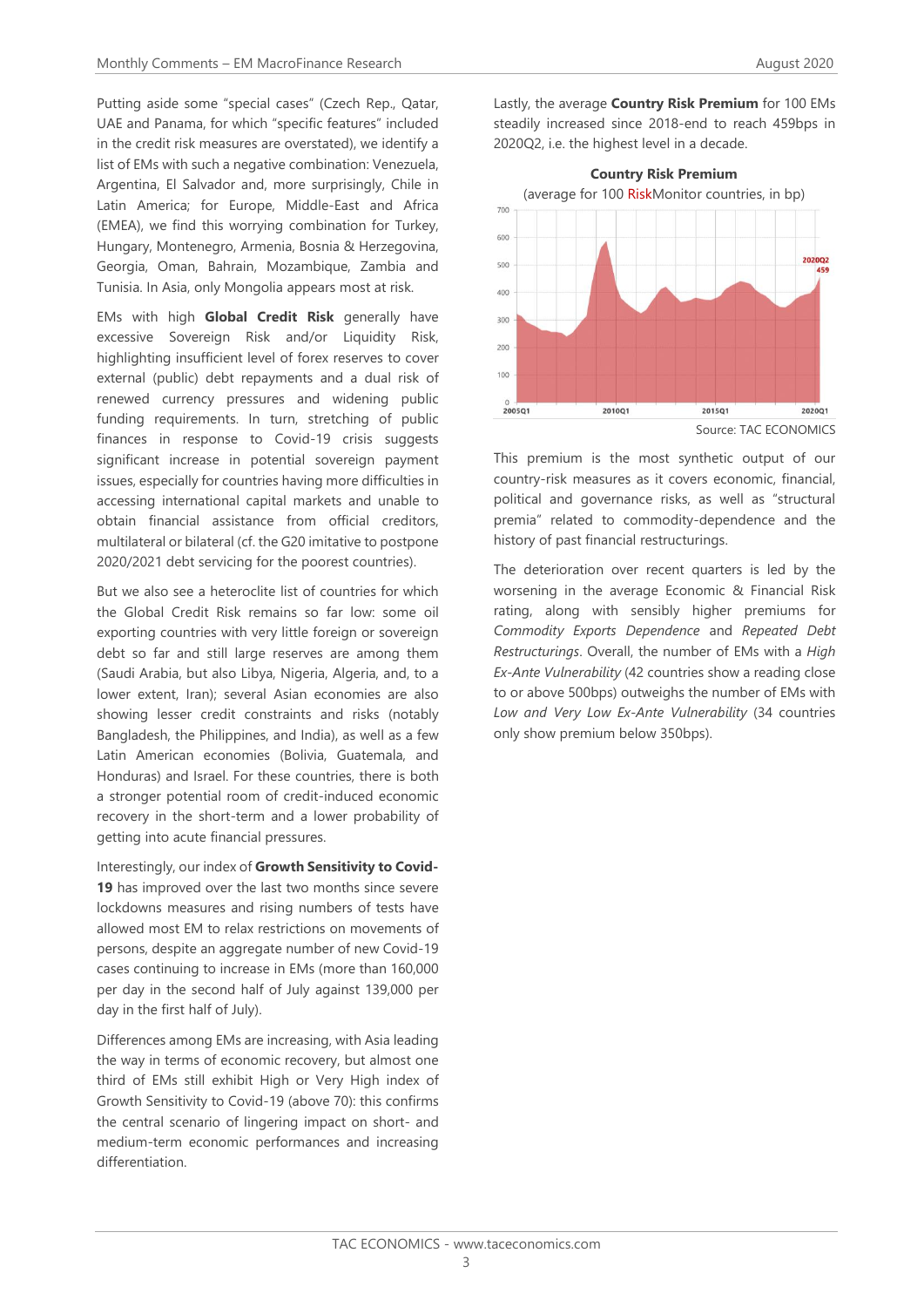# **Global Credit Risk, Covid-19 & Country Risk Premium Heatmap**

From highest risks (Global Credit Risk, Growth Sensitivity & Ex-ante vulnerability average) to lowest risks



TAC ECONOMICS - www.taceconomics.com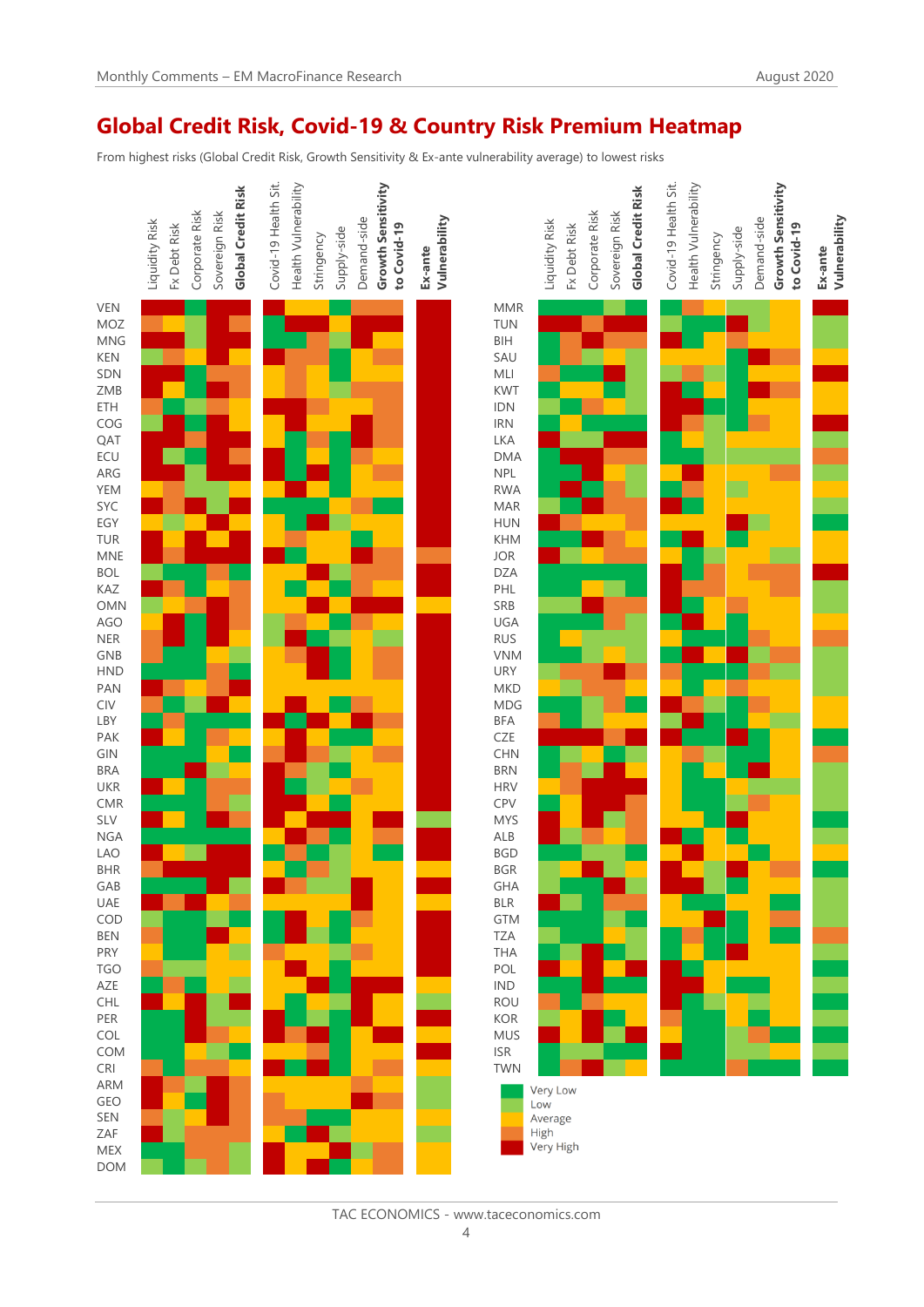# **Global Credit Risk, Covid-19 & Country Risk Premium Heatmap**

List of 100 countries by ISO3 Code alphabetic order

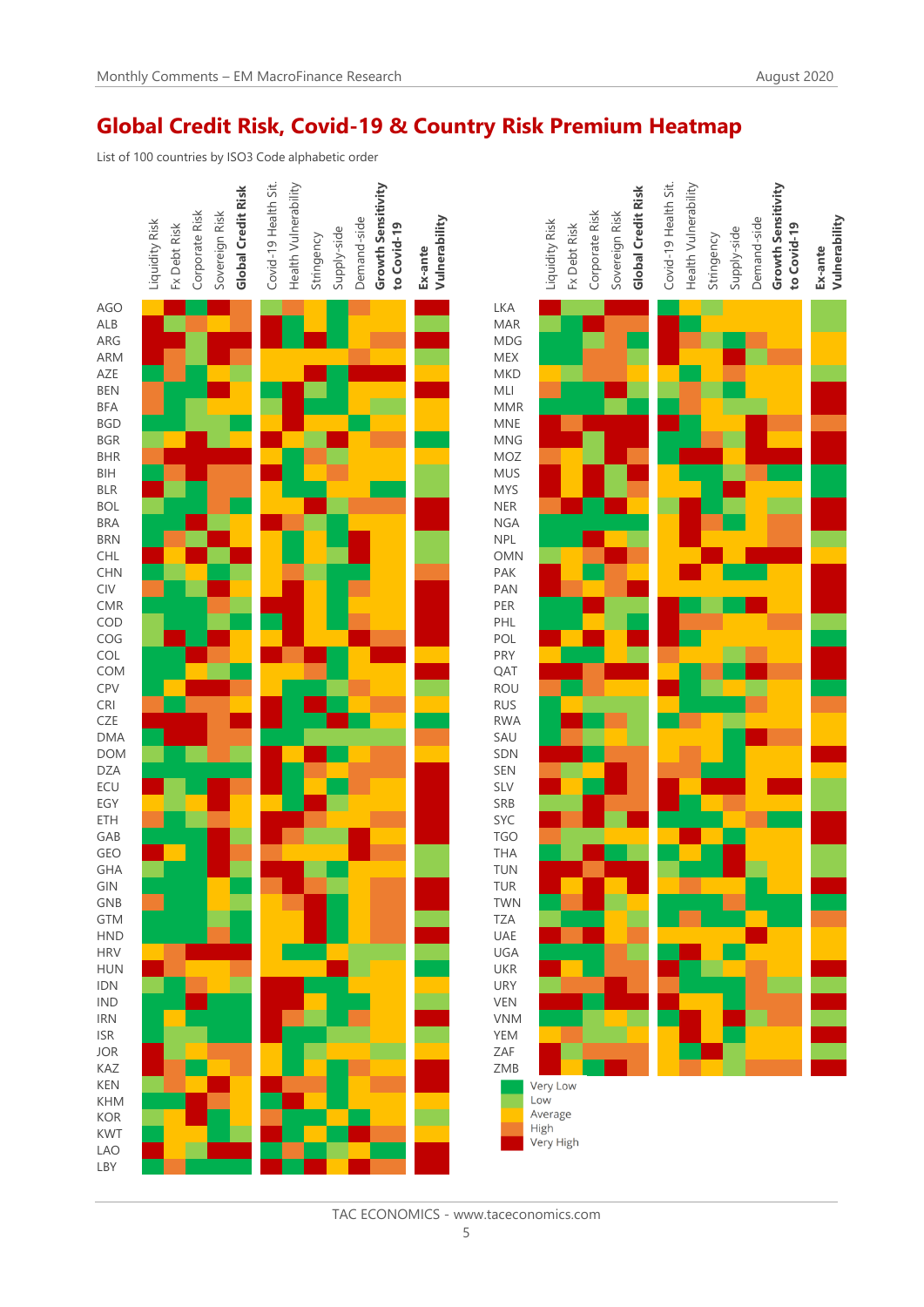# **Appendices**

| <b>ISO 3 Code</b> | <b>Country Name</b> | <b>ISO 3 Code</b> | <b>Country Name</b> | <b>ISO 3 Code</b> | <b>Country Name</b> |
|-------------------|---------------------|-------------------|---------------------|-------------------|---------------------|
| <b>AGO</b>        | Angola              | <b>GHA</b>        | Ghana               | <b>OMN</b>        | Oman                |
| ALB               | Albania             | <b>GIN</b>        | Guinea              | <b>PAK</b>        | Pakistan            |
| ARG               | Argentina           | <b>GNB</b>        | Guinea Bissau       | <b>PAN</b>        | Panama              |
| <b>ARM</b>        | Armenia             | <b>GTM</b>        | Guatemala           | <b>PER</b>        | Peru                |
| AZE               | Azerbaijan          | <b>HND</b>        | Honduras            | PHL               | Philippines         |
| <b>BEN</b>        | <b>Benin</b>        | <b>HRV</b>        | Croatia             | POL               | Poland              |
| <b>BFA</b>        | <b>Burkina Faso</b> | <b>HUN</b>        | Hungary             | <b>PRY</b>        | Paraguay            |
| <b>BGD</b>        | Bangladesh          | <b>IDN</b>        | Indonesia           | QAT               | Qatar               |
| <b>BGR</b>        | <b>Bulgaria</b>     | <b>IND</b>        | India               | <b>ROU</b>        | Romania             |
| <b>BHR</b>        | <b>Bahrein</b>      | <b>IRN</b>        | Iran                | <b>RUS</b>        | Russia              |
| <b>BIH</b>        | <b>Bosnia</b>       | <b>ISR</b>        | Israel              | <b>RWA</b>        | Rwanda              |
| <b>BLR</b>        | <b>Belarus</b>      | <b>JOR</b>        | Jordan              | SAU               | Saudi Arabia        |
| <b>BOL</b>        | <b>Bolivia</b>      | KAZ               | Kazakhstan          | <b>SDN</b>        | Sudan               |
| <b>BRA</b>        | <b>Brazil</b>       | <b>KEN</b>        | Kenya               | <b>SEN</b>        | Senegal             |
| <b>BRN</b>        | <b>Brunei</b>       | <b>KHM</b>        | Cambodia            | SLV               | El Salvador         |
| <b>CHL</b>        | Chile               | <b>KOR</b>        | Korea               | SRB               | Serbia              |
| <b>CHN</b>        | China               | <b>KWT</b>        | Kuwait              | <b>SYC</b>        | Seychelles          |
| CIV               | Cote d'Ivoire       | <b>LAO</b>        | Laos                | <b>TGO</b>        | Togo                |
| <b>CMR</b>        | Cameroon            | <b>LBY</b>        | Libya               | <b>THA</b>        | Thailand            |
| COD               | DR Congo            | <b>LKA</b>        | Sri Lanka           | <b>TUN</b>        | Tunisia             |
| COG               | Rep. of Congo       | <b>MAR</b>        | Morocco             | <b>TUR</b>        | Turkey              |
| COL               | Colombia            | <b>MDG</b>        | Madagascar          | <b>TWN</b>        | Taiwan              |
| <b>COM</b>        | Comoros             | <b>MEX</b>        | Mexico              | <b>TZA</b>        | Tanzania            |
| CPV               | Cape Verde          | <b>MKD</b>        | N. Macedonia        | <b>UAE</b>        | <b>UAE</b>          |
| <b>CRI</b>        | Costa Rica          | MLI               | Mali                | <b>UGA</b>        | Uganda              |
| <b>CZE</b>        | Czech Rep.          | <b>MMR</b>        | Myanmar             | <b>UKR</b>        | Ukraine             |
| <b>DMA</b>        | Dominica            | <b>MNE</b>        | Montenegro          | <b>URY</b>        | Uruguay             |
| <b>DOM</b>        | Dominican Rep       | <b>MNG</b>        | Mongolia            | <b>VEN</b>        | Venezuela           |
| <b>DZA</b>        | Algeria             | <b>MOZ</b>        | Mozambique          | <b>VNM</b>        | Vietnam             |
| ECU               | Ecuador             | <b>MUS</b>        | Mauritius           | <b>YEM</b>        | Yemen               |
| EGY               | Egypt               | <b>MYS</b>        | Malaysia            | ZAF               | South Africa        |
| <b>ETH</b>        | Ethiopia            | <b>NER</b>        | Niger               | ZMB               | Zambia              |
| GAB               | Gabon               | <b>NGA</b>        | Nigeria             |                   |                     |
| <b>GEO</b>        | Georgia             | <b>NPL</b>        | Nepal               |                   |                     |

### **Appendix 1: List of 100 countries by ISO3 Code alphabetic order**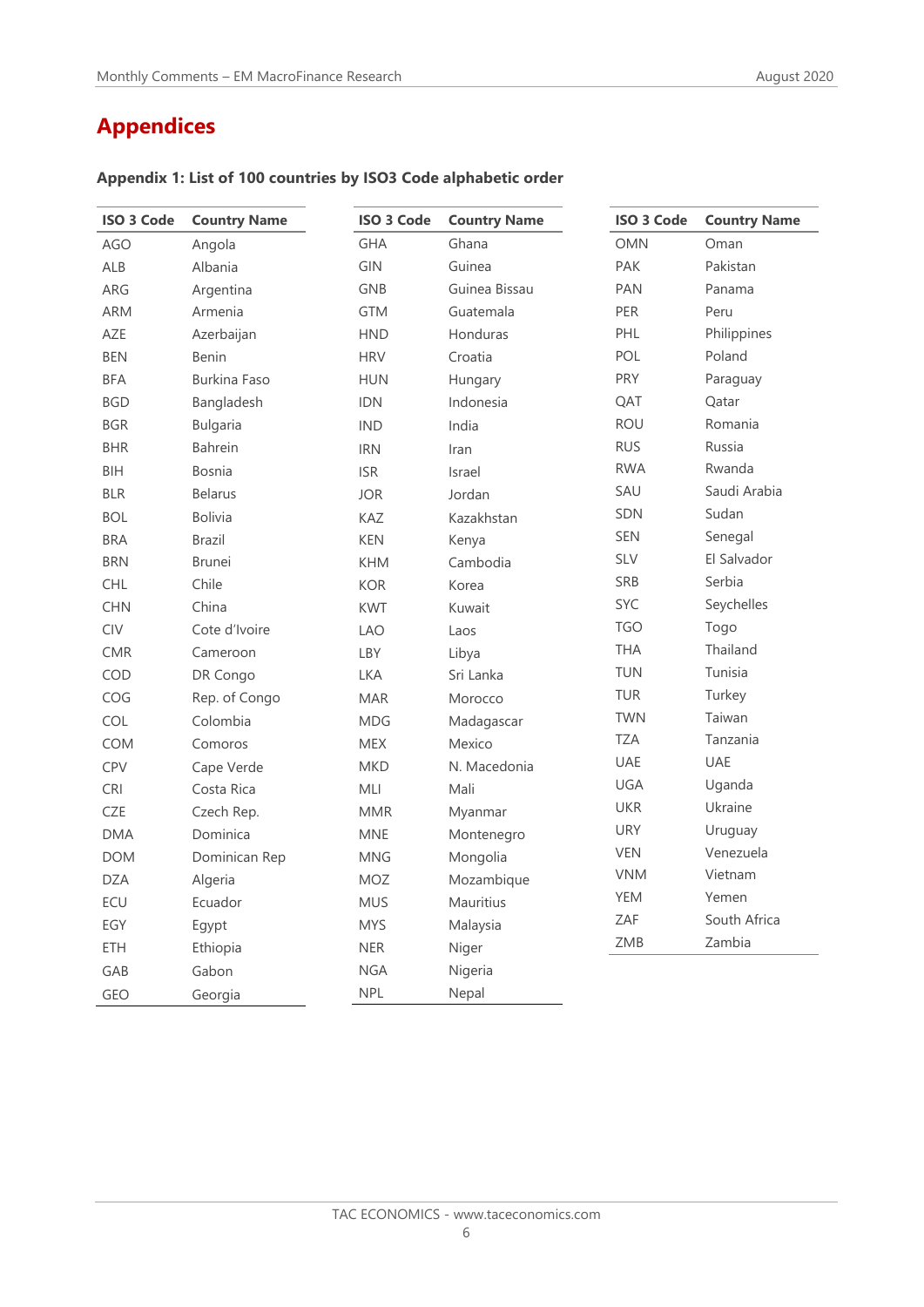### **Appendix 2: List of 100 countries monitored by region**

| Eastern & Central Europe, CIS (19) |                 |            |              |  |
|------------------------------------|-----------------|------------|--------------|--|
| ALB                                | Albania         | KAZ        | Kazakhstan   |  |
| ARM                                | Armenia         | <b>MNE</b> | Montenegro   |  |
| A7F                                | Azerbaijan      | MKD        | N. Macedonia |  |
| <b>BLR</b>                         | <b>Belarus</b>  | POL        | Poland       |  |
| BIH                                | Bosnia          | <b>ROU</b> | Romania      |  |
| <b>BGR</b>                         | <b>Bulgaria</b> | <b>RUS</b> | Russia       |  |
| <b>HRV</b>                         | Croatia         | <b>SRB</b> | Serbia       |  |
| CZE                                | Czech Rep.      | TUR        | Turkey       |  |
| GEO                                | Georgia         | UKR        | Ukraine      |  |
| HUN                                | Hungary         |            |              |  |
|                                    |                 |            |              |  |

| Latin America (18) |               |            |             |  |
|--------------------|---------------|------------|-------------|--|
| ARG                | Argentina     | <b>SLV</b> | El Salvador |  |
| <b>BOL</b>         | Bolivia       | <b>GTM</b> | Guatemala   |  |
| <b>BRA</b>         | Brazil        | <b>HND</b> | Honduras    |  |
| <b>CHL</b>         | Chile         | <b>MEX</b> | Mexico      |  |
| COL                | Colombia      | PAN        | Panama      |  |
| <b>CRI</b>         | Costa Rica    | <b>PRY</b> | Paraguay    |  |
| DMA                | Dominica      | <b>PER</b> | Peru        |  |
| <b>DOM</b>         | Dominican Rep | <b>URY</b> | Uruguay     |  |
| FCU                | Ecuador       | VFN        | Venezuela   |  |

| Asia (18)  |               |            |             |  |
|------------|---------------|------------|-------------|--|
| BGD        | Bangladesh    | <b>MNG</b> | Mongolia    |  |
| <b>BRN</b> | <b>Brunei</b> | <b>MMR</b> | Myanmar     |  |
| <b>KHM</b> | Cambodia      | NPI.       | Nepal       |  |
| <b>CHN</b> | China         | <b>PAK</b> | Pakistan    |  |
| <b>IND</b> | India         | PHL        | Philippines |  |
| IDN        | Indonesia     | I KA       | Sri Lanka   |  |
| <b>KOR</b> | Korea         | <b>TWN</b> | Taiwan      |  |
| I AO       | Laos          | <b>THA</b> | Thailand    |  |
| <b>MYS</b> | Malaysia      | <b>VNM</b> | Vietnam     |  |

| Middle East & North Africa (15) |                |     |              |  |
|---------------------------------|----------------|-----|--------------|--|
| <b>DZA</b>                      | Algeria        | MAR | Morocco      |  |
| <b>BHR</b>                      | <b>Bahrein</b> | OMN | Oman         |  |
| EGY                             | Egypt          | OAT | Oatar        |  |
| <b>IRN</b>                      | Iran           | SAU | Saudi Arabia |  |
| <b>ISR</b>                      | Israel         | TUN | Tunisia      |  |
| <b>JOR</b>                      | Jordan         | UAE | UAE          |  |
| <b>KWT</b>                      | Kuwait         | YEM | Yemen        |  |
| <b>LBY</b>                      | Libya          |     |              |  |
|                                 |                |     |              |  |
| Cuh-Saharan Africa (20)         |                |     |              |  |

| Sub-Saharan Africa (30) |                     |            |                  |  |
|-------------------------|---------------------|------------|------------------|--|
| AGO                     | Angola              | MDG        | Madagascar       |  |
| BEN                     | Benin               | MLI        | Mali             |  |
| BFA                     | <b>Burkina Faso</b> | MUS        | <b>Mauritius</b> |  |
| <b>CMR</b>              | Cameroon            | <b>MOZ</b> | Mozambique       |  |
| <b>CPV</b>              | Cape Verde          | <b>NER</b> | Niger            |  |
| COM                     | Comoros             | NGA        | Nigeria          |  |
| COG                     | Rep. of Congo       | RWA        | Rwanda           |  |
| COD                     | DR Congo            | <b>SEN</b> | Senegal          |  |
| CIV                     | Cote d'Ivoire       | <b>SYC</b> | Seychelles       |  |
| ETH                     | Ethiopia            | ZAF        | South Africa     |  |
| GAB                     | Gabon               | <b>SDN</b> | Sudan            |  |
| GHA                     | Ghana               | TZA        | Tanzania         |  |
| <b>GIN</b>              | Guinea              | TGO        | Togo             |  |
| <b>GNB</b>              | Guinea Bissau       | UGA        | Uganda           |  |
| <b>KEN</b>              | Kenya               | ZMB        | Zambia           |  |

### TAC ECONOMICS - www.taceconomics.com